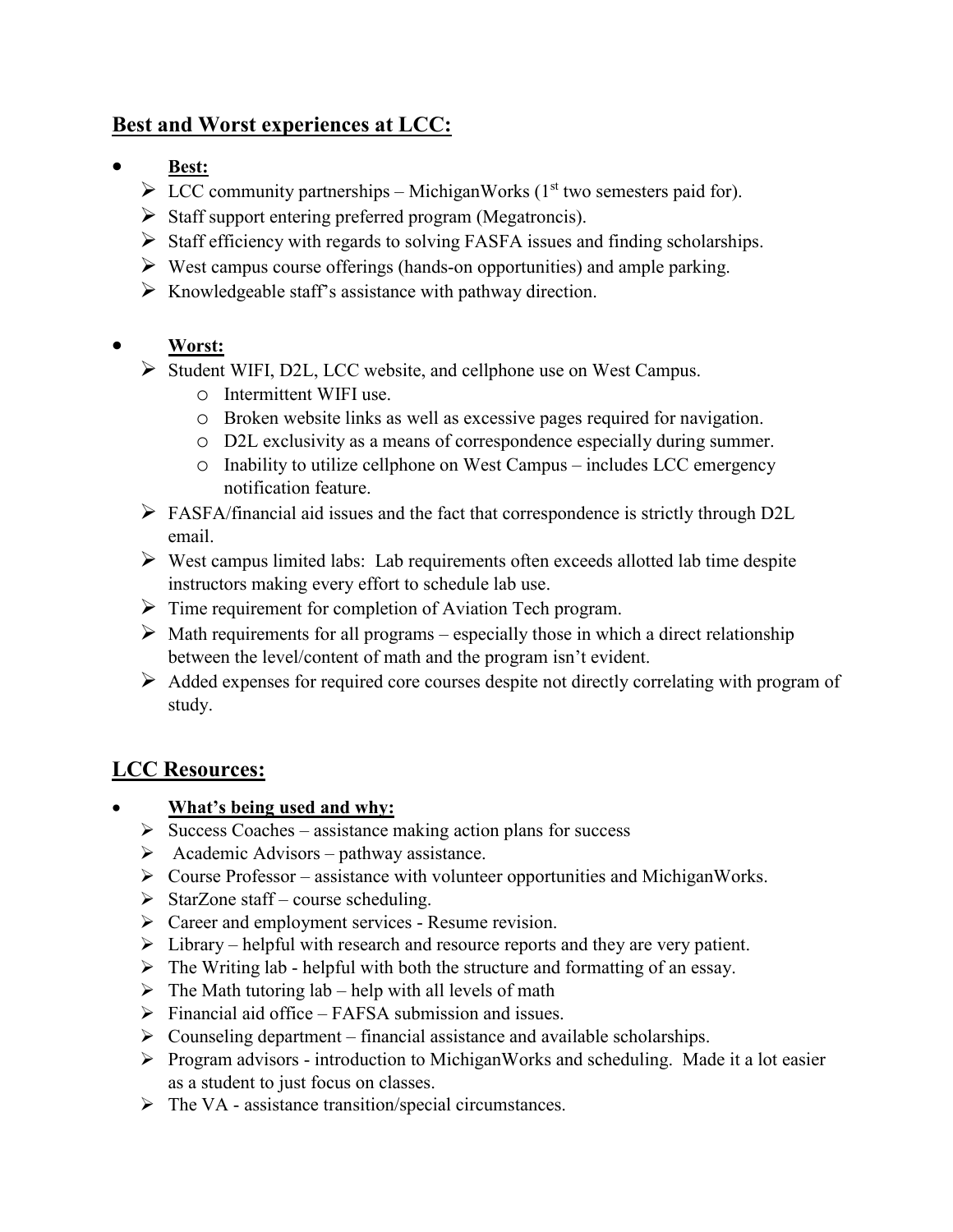- $\triangleright$  Tech careers office Plethora of assistance (career pathway, problem solving, etc.).
- $\triangleright$  Student Services student employment.
- Learning Commons use of textbooks/models to do your work in between classes. You can checkout laptops and calculators. These are huge benefits. The instructors are unbelievable! They take time both after class and school hours.

#### • **Introduction to resources:**

- $\triangleright$  Self-Advocacy asking questions to find available resources.
- $\triangleright$  The library
- $\triangleright$  Banner and Campus advertisements
- $\triangleright$  Word of mouth (instructors, fellow students)
- LCC website/Internet
- $\triangleright$  Satellite location advisor
- $\triangleright$  Success Coaches
- $\triangleright$  Counselors
- $\triangleright$  The StarZone staff
- $\triangleright$  New student orientation completed online prior to first semester of attendance.

#### • **Improvement recommendations:**

- $\triangleright$  Resource review/follow-up a few weeks after semester begins to assist with arising challenges.
	- o D2L link to directly access resources
- $\triangleright$  Better marketing of resources
	- o Advertise West campus opportunities more to the community
- $\triangleright$  Capability to email questions to Success Coaches as needed without necessarily having an assigned coach.
	- o Online accessibility for those students who are at satellite locations
	- o Issue phones that will work at satellite locations dropped calls/no service currently
		- One number to text for FAQ
	- o Live Chat
- $\triangleright$  Streamline website eliminate need to open multiple windows within site and repair broken links.
	- o Suggestion of an "Easy Button" or "Search Button" on homepage to directly link to intended resource
		- A way to contact success coaches, advisors, etc. all at once.
			- Field student questions and automatically connect you to the appropriate resources
- $\triangleright$  Open lab times for students, especially on West campus.
- $\triangleright$  Improve Internet connection/strength at the West campus.